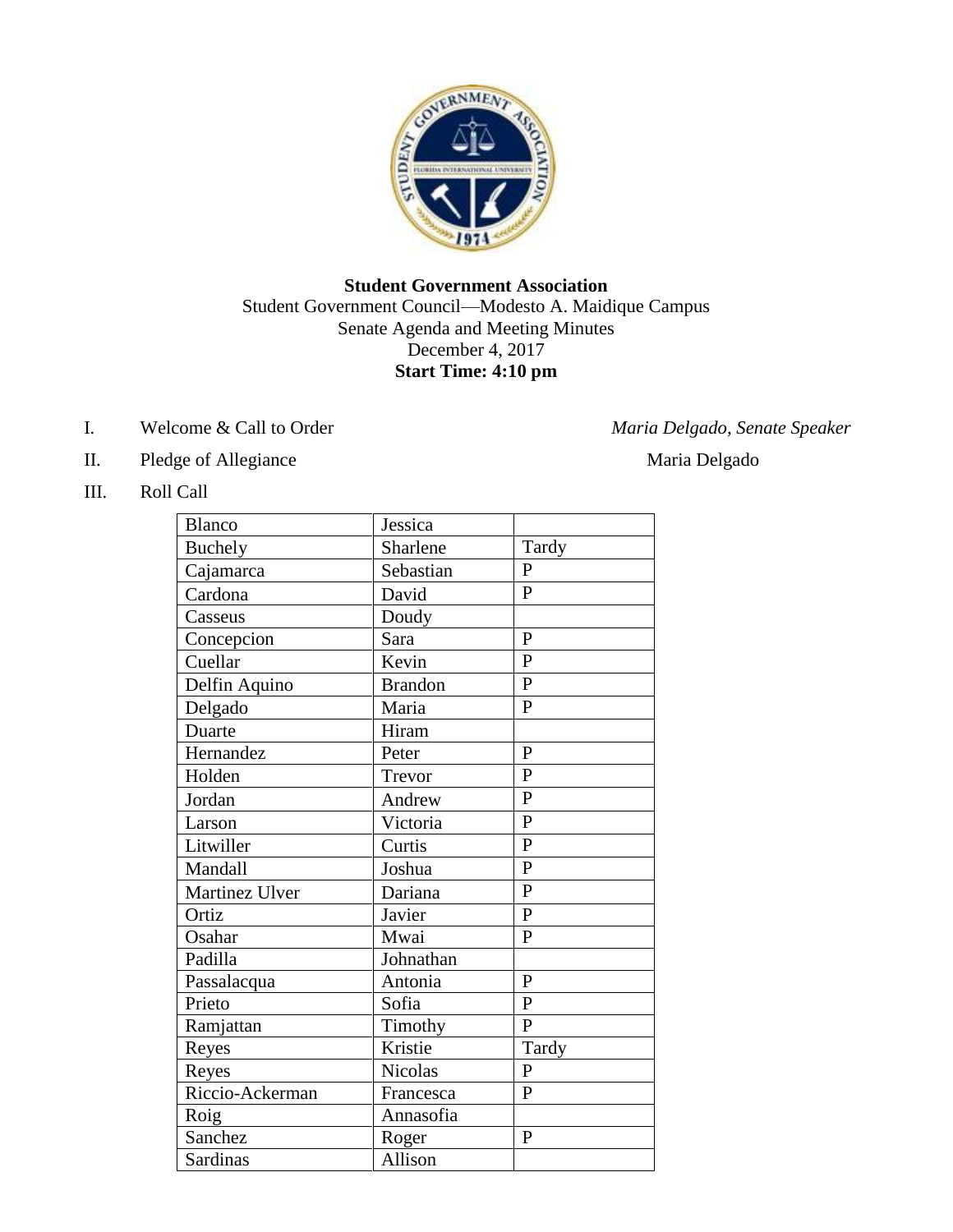| Sharma     | Himanshi      |  |
|------------|---------------|--|
| Toussaint  | Cassidie-Anne |  |
| Vargas     | Paulo         |  |
| Watson     | Aujanae       |  |
| Williamson | Cristina      |  |
| 26/34      |               |  |

### IV. Approval of the minutes

A. Senator Ramjattan moves to approve last week's minutes. Senator Toussaint seconds. Motion passes.

## V. Old Business

## A. The Attendance Reform Act – SB 1702

- B. Bill Amendment
	- 1. Senator Martinez moves to go into voting procedure to bypass committee. Senator

Toussaint seconds. Motion passes.

| <b>Blanco</b>   | Jessica        |                |
|-----------------|----------------|----------------|
| Buchely         | Sharlene       |                |
| Cajamarca       | Sebastian      | $\mathbf Y$    |
| Cardona         | David          | Y              |
| Casseus         | Doudy          |                |
| Concepcion      | Sara           | Y              |
| Cuellar         | Kevin          | Y              |
| Delfin Aquino   | <b>Brandon</b> | $\overline{Y}$ |
| Delgado         | Maria          | Y              |
| Duarte          | Hiram          |                |
| Hernandez       | Peter          | Y              |
| Holden          | Trevor         | Y              |
| Jordan          | Andrew         | Y              |
| Larson          | Victoria       | Y              |
| Litwiller       | Curtis         | Y              |
| Mandall         | Joshua         | Y              |
| Martinez Ulver  | Dariana        | Y              |
| Ortiz           | Javier         | $\mathbf Y$    |
| Osahar          | Mwai           | $\overline{Y}$ |
| Padilla         | Johnathan      |                |
| Passalacqua     | Antonia        | Y              |
| Prieto          | Sofia          | Y              |
| Ramjattan       | Timothy        | Y              |
| Reyes           | Kristie        |                |
| Reyes           | Nicolas        | Y              |
| Riccio-Ackerman | Francesca      | Y              |
| Roig            | Annasofia      |                |
| Sanchez         | Roger          | Y              |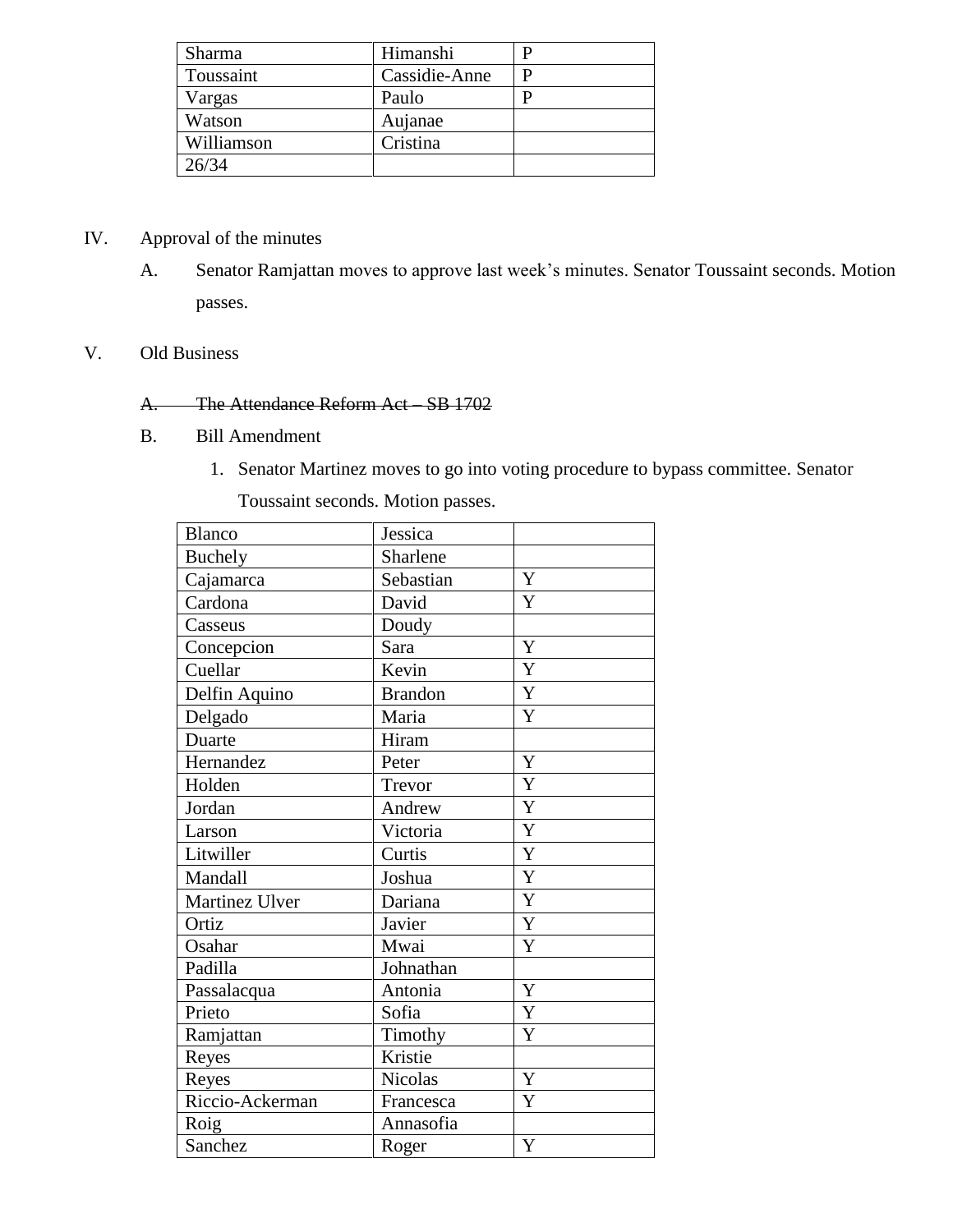| Sardinas     | Allison       |   |
|--------------|---------------|---|
| Sharma       | Himanshi      |   |
| Toussaint    | Cassidie-Anne |   |
| Vargas       | Paulo         | v |
| Watson       | Aujanae       |   |
| Williamson   | Cristina      |   |
| $24 - 0 - 0$ |               |   |

- 2. Confirmed 24-0-0
- 3. Senator Martinez moves to go into first reading of bill. Toussaint seconds. Motion seconds
- 4. Senator Passalacqua moves to bypass second reading of bill. Senator Toussaint seconds. Motion passes.
- 5. Senator Vargas moves to go into voting procedure. Senator Passalacqua seconds. Motion passes.

| <b>Blanco</b>   | Jessica        |                |
|-----------------|----------------|----------------|
| <b>Buchely</b>  | Sharlene       |                |
| Cajamarca       | Sebastian      | Y              |
| Cardona         | David          | Y              |
| Casseus         | Doudy          |                |
| Concepcion      | Sara           | Y              |
| Cuellar         | Kevin          | Y              |
| Delfin Aquino   | <b>Brandon</b> | $\overline{Y}$ |
| Delgado         | Maria          | Y              |
| Duarte          | Hiram          |                |
| Hernandez       | Peter          | Y              |
| Holden          | Trevor         | Y              |
| Jordan          | Andrew         | Y              |
| Larson          | Victoria       | Y              |
| Litwiller       | Curtis         | Y              |
| Mandall         | Joshua         | $\overline{Y}$ |
| Martinez Ulver  | Dariana        | Y              |
| Ortiz           | Javier         | Y              |
| Osahar          | Mwai           | Y              |
| Padilla         | Johnathan      |                |
| Passalacqua     | Antonia        | Y              |
| Prieto          | Sofia          | Y              |
| Ramjattan       | Timothy        | Y              |
| Reyes           | Kristie        |                |
| Reyes           | <b>Nicolas</b> | Y              |
| Riccio-Ackerman | Francesca      | Y              |
| Roig            | Annasofia      |                |
| Sanchez         | Roger          | Y              |
| <b>Sardinas</b> | Allison        |                |
| Sharma          | Himanshi       | Y              |
| Toussaint       | Cassidie-Anne  | Y              |
| Vargas          | Paulo          | Y              |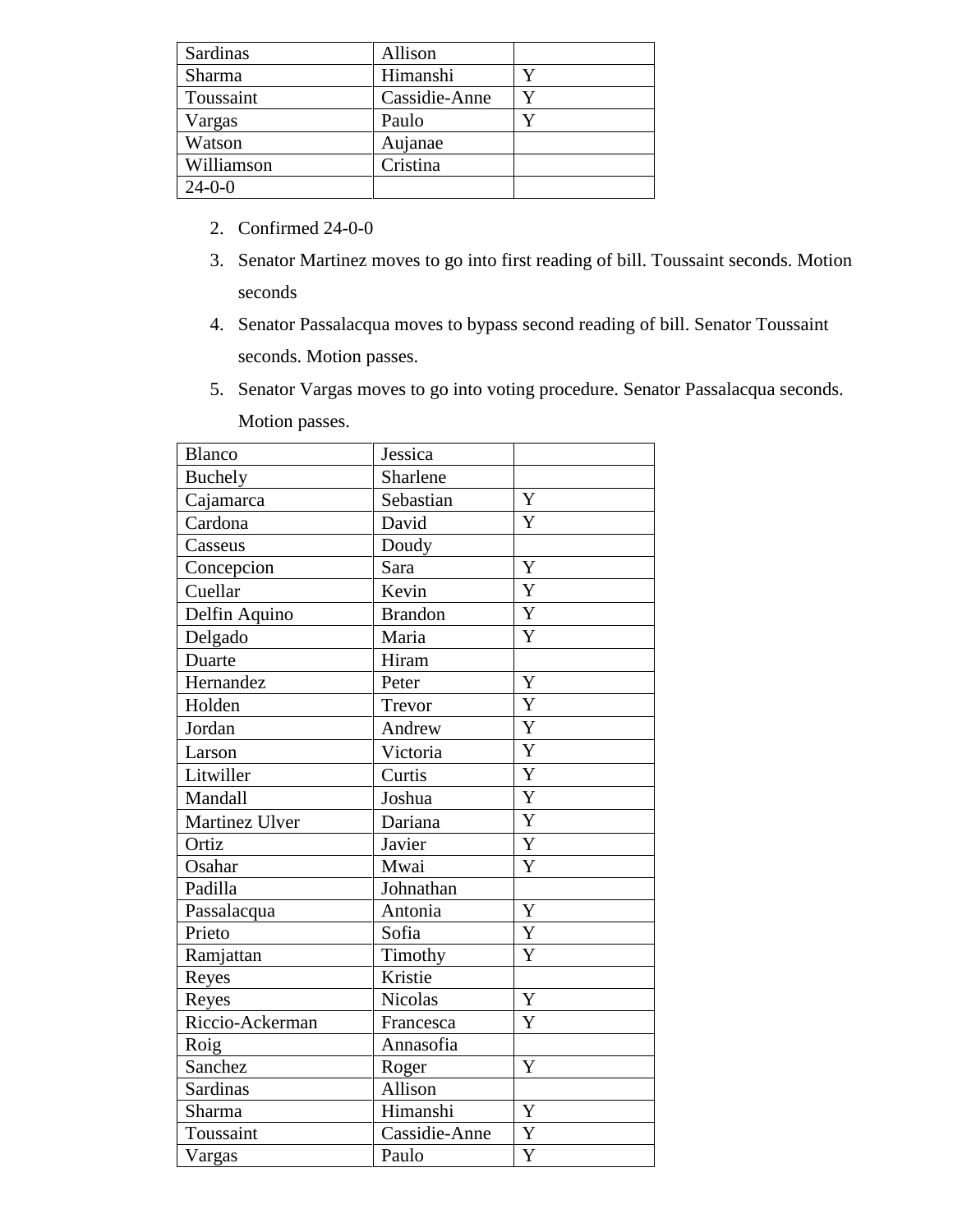| Watson       | Aujanae  |  |
|--------------|----------|--|
| Williamson   | Cristina |  |
| $24 - 0 - 0$ |          |  |

6. Confirmed 24-0-0

#### VI. New Business

- A. Senator Passalacqua moves to go into new business. Senator Ramjattan seconds. Motion passes.
- B. Elections of Lower Division Senator
	- 1. Karina Abadia
		- i. Senator Litwiller moves to end discussion period. Senator Passalacqua seconds. Motion passes.
	- 2. Rose Ingraham
		- i. Senator Buchely moves to end discussion period. Senator Vargas seconds. Motion passes
	- 3. Michelle Scheer
		- i. Senator Liwiller moves to end discussion period. Senator Buchely seconds. Motion passes.
		- ii. Senator Buchely moves to have a 10-minute discussion. Senator Toussaint seconds. Motion passes
		- iii. Senator Hernandez moves to end 10-minute discussion period and go into voting procedure. Senator Toussaint seconds. Motion passes

| <b>Blanco</b>         | Jessica        |                 |
|-----------------------|----------------|-----------------|
| Buchely               | Sharlene       | <b>MICHELLE</b> |
| Cajamarca             | Sebastian      | <b>ROSE</b>     |
| Cardona               | David          | <b>ROSE</b>     |
| Casseus               | Doudy          |                 |
| Concepcion            | Sara           | <b>ROSE</b>     |
| Cuellar               | Kevin          | <b>KARINA</b>   |
| Delfin Aquino         | <b>Brandon</b> | <b>MICHELLE</b> |
| Delgado               | Maria          | <b>MICHELLE</b> |
| Duarte                | Hiram          |                 |
| Hernandez             | Peter          | <b>ROSE</b>     |
| Holden                | Trevor         | <b>ROSE</b>     |
| Jordan                | Andrew         | <b>ROSE</b>     |
| Larson                | Victoria       | <b>MICHELLE</b> |
| Litwiller             | Curtis         | <b>ROSE</b>     |
| Mandall               | Joshua         | <b>ROSE</b>     |
| <b>Martinez Ulver</b> | Dariana        | <b>MICHELLE</b> |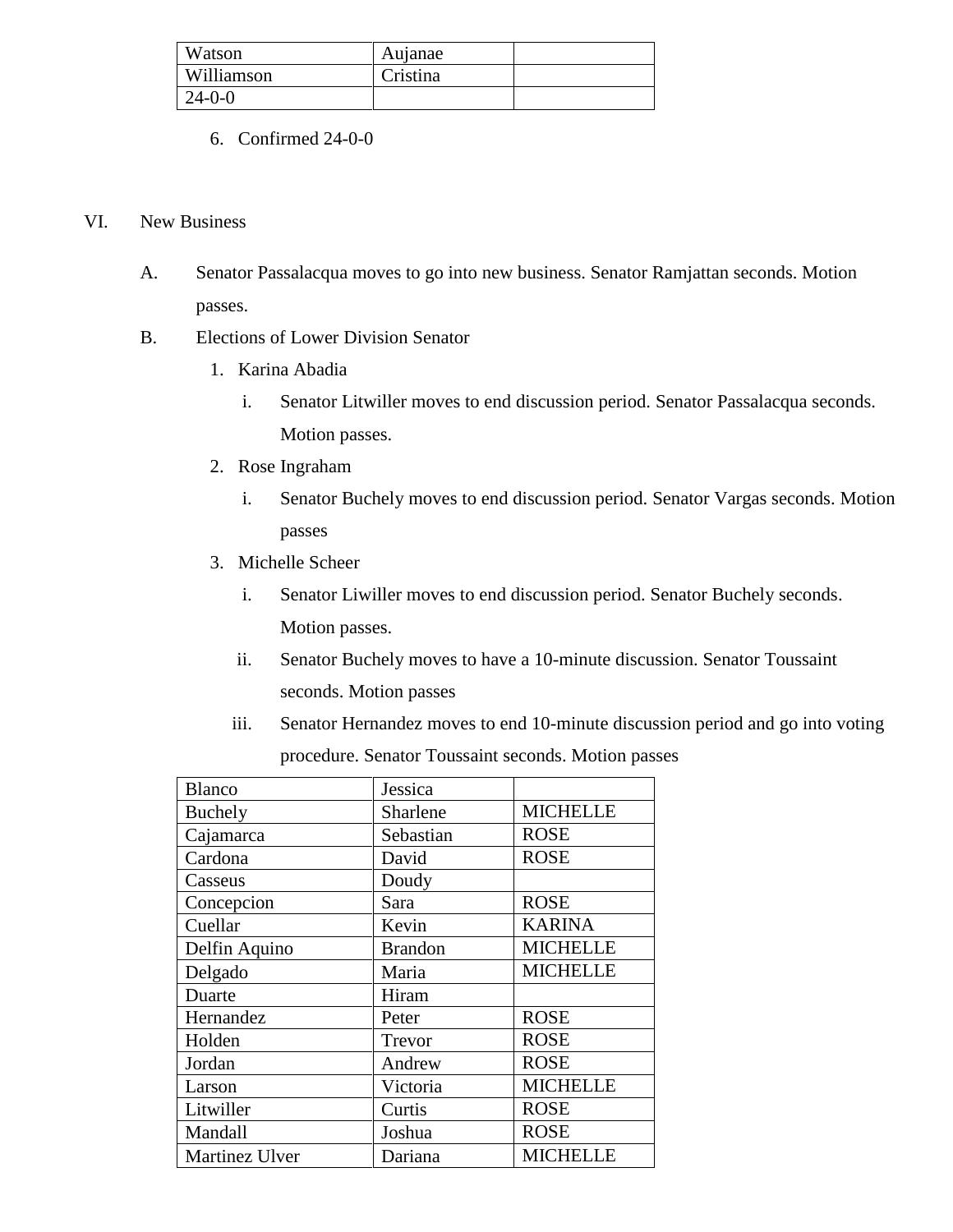| Ortiz           | Javier         | <b>MICHELLE</b> |
|-----------------|----------------|-----------------|
| Osahar          | Mwai           | <b>KARINA</b>   |
| Padilla         | Johnathan      |                 |
| Passalacqua     | Antonia        | <b>ROSE</b>     |
| Prieto          | Sofia          | <b>ROSE</b>     |
| Ramjattan       | Timothy        | <b>MICHELLE</b> |
| Reyes           | Kristie        | <b>ROSE</b>     |
| Reyes           | <b>Nicolas</b> | <b>ROSE</b>     |
| Riccio-Ackerman | Francesca      | <b>ROSE</b>     |
| Roig            | Annasofia      |                 |
| Sanchez         | Roger          | <b>ROSE</b>     |
| Sardinas        | Allison        |                 |
| Sharma          | Himanshi       | <b>MICHELLE</b> |
| Toussaint       | Cassidie-Anne  | <b>ABSTAIN</b>  |
| Vargas          | Paulo          | <b>ROSE</b>     |
| Watson          | Aujanae        |                 |
| Williamson      | Cristina       |                 |
|                 |                |                 |

- 4. Confirmed: Rose Ingraham
- C. Elections of College of Art, Science, and Education Senator
	- 1. Senator Buchely moves to table elections of College of Arts, Science, and Education Senator. Senator Toussaint seconds. Motion passes

### D. Elections of Graduate Senator

- 1. Mitra Ahmadinejad
	- i. Senator Buchely moves to end discussion period. Senator Ramjattan seconds. Motion passes.
	- ii. Senator Passalacqua moves to go into voting procedure. Senator Delfin seconds. Motion passes.

| <b>Blanco</b> | Jessica        |   |
|---------------|----------------|---|
| Buchely       | Sharlene       | Y |
| Cajamarca     | Sebastian      | Y |
| Cardona       | David          | Y |
| Casseus       | Doudy          |   |
| Concepcion    | Sara           | Y |
| Cuellar       | Kevin          | Y |
| Delfin Aquino | <b>Brandon</b> | Y |
| Delgado       | Maria          | Y |
| Duarte        | Hiram          |   |
| Hernandez     | Peter          | Y |
| Holden        | Trevor         | Y |
| Ingraham      | Rose           | Y |
| Jordan        | Andrew         | Y |
| Larson        | Victoria       | Y |
| Litwiller     | Curtis         | Y |
| Mandall       | Joshua         | Y |